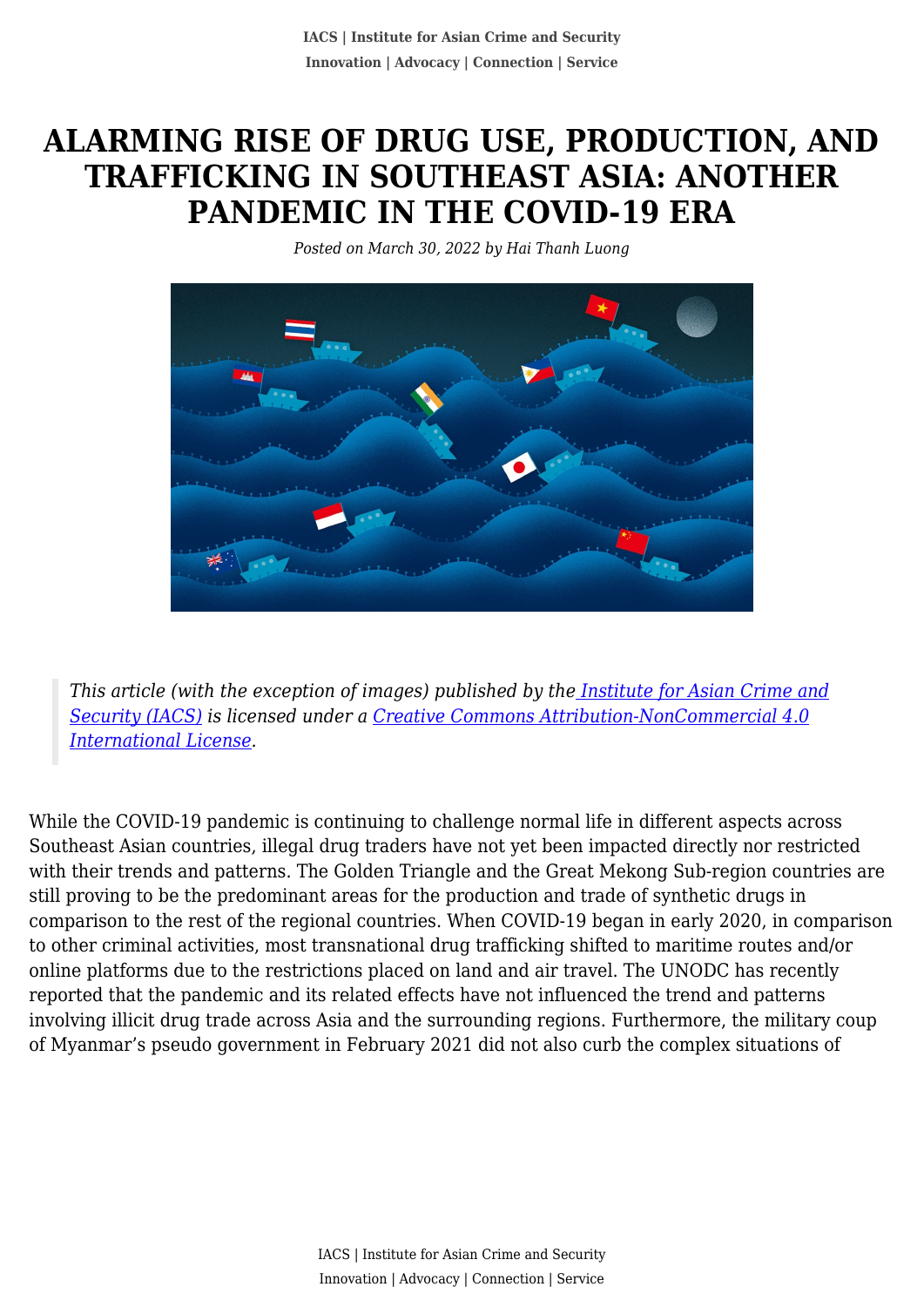amphetamine trafficking in this country and beyond.

## **When the data does not reflect exactly the real picture**

Over the last few decades, Southeast Asia has been a key area for transnational drug crimes. The number of people using drugs in the region has increased rapidly, and synthetic drugs are the most trafficked commodity. Some analysts report that in Southeast Asia, there has been an explosion of illegal drug production. In 2019, the United Nations Office on Drugs and Crime (UNODC) valued the [Southeast Asian drug market at about \\$60 billion.](https://www.economist.com/asia/2021/12/11/south-east-asia-is-awash-in-drugs) The region has become one of the largest producers and markets for synthetic drugs in the world. It is estimated that over the past 10 years, drug production in Southeast Asia has increased by about 30%, and heroin and morphine production has increased by 88% ([from 7.1 tons to 13.3 tons\)](https://www.unodc.org/wdr2017/field/Booklet_3_Opiate_market.pdf). Unsurprisingly, the Golden Triangle has continued to be the center of drug production in the region, mainly involving opium and synthetic drugs in tablets and crystal form (i.e. "ice"). While the annual production of opium reached up to 650 tons, the amount of seized methamphetamine in Southeast Asia amounted to 82 tons, an increase of more than eight times from levels observed between 2007 and 2017, [accounting for 45% of global](https://wdr.unodc.org/wdr2019/en/exsum.html) [seizures.](https://wdr.unodc.org/wdr2019/en/exsum.html) In particular, the volume of synthetic drugs seized was much larger than 170 tons, of which [5 countries in Southeast Asia alone accounted for 71%](https://www.unodc.org/documents/southeastasiaandpacific/Publications/2021/Synthetic_Drugs_in_East_and_Southeast_Asia_2021.pdf) of that amount, namely Myanmar, Laos, Thailand, Cambodia, and Vietnam. In China, the amount of crystalline synthetic drugs seized has decreased, while [the number of synthetic drugs pellets seized](https://www.unodc.org/documents/scientific/ATS/2020_ESEA_Regonal_Synthetic_Drug_Report_web.pdf) is higher, averaging 130 million tablets per year.

A police officer from the Narcotics Control Board stands guard in front of bags of confiscated drugs during the 50th Destruction of Confiscated Narcotics ceremony in Ayutthaya province, Thailand, June 26, 2020.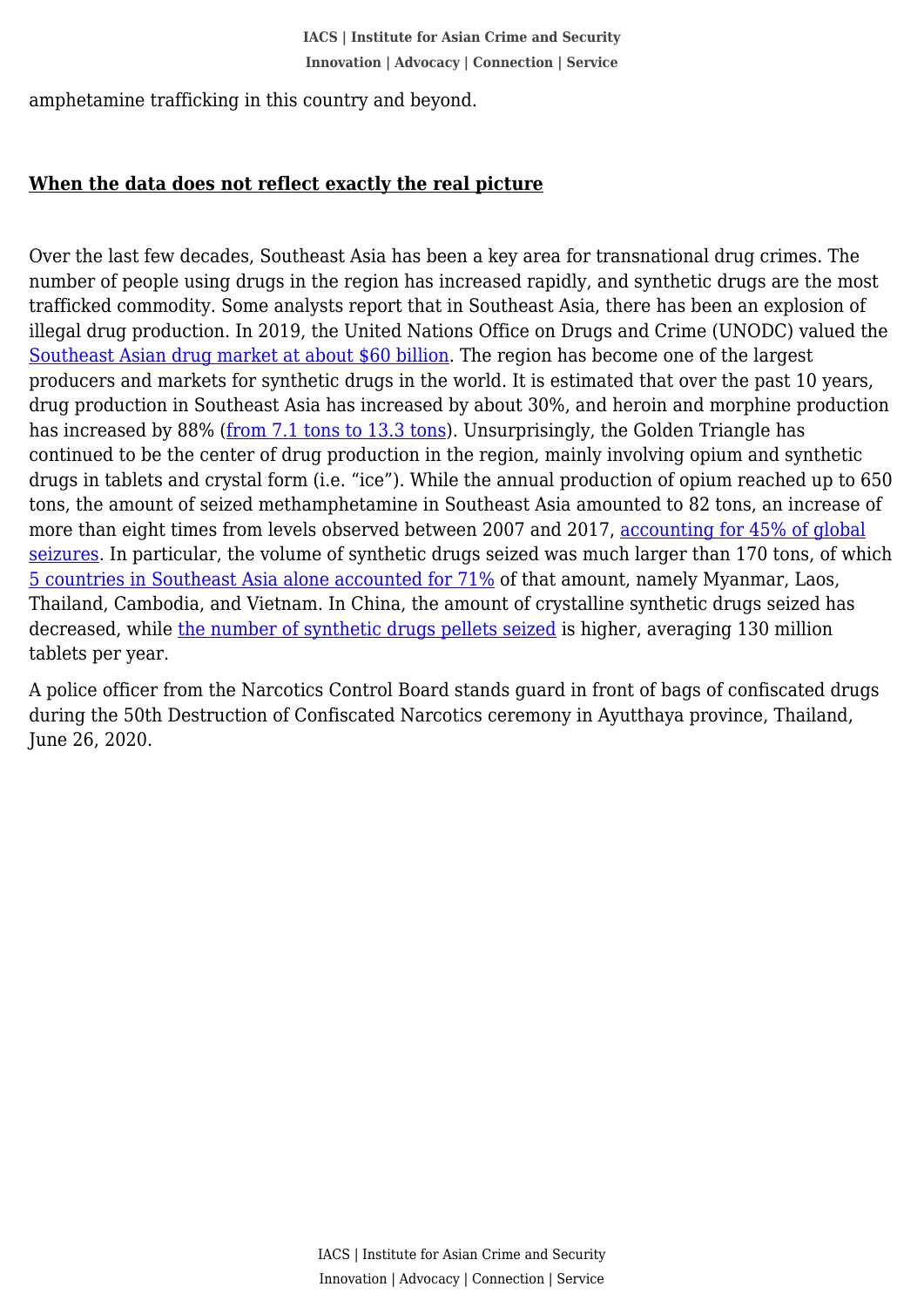**IACS | Institute for Asian Crime and Security Innovation | Advocacy | Connection | Service**



## (Source:

[https://www.reuters.com/world/asia-pacific/drug-trafficking-surging-year-since-myanmar-coup-2022-](https://www.reuters.com/world/asia-pacific/drug-trafficking-surging-year-since-myanmar-coup-2022-02-01/) [02-01/](https://www.reuters.com/world/asia-pacific/drug-trafficking-surging-year-since-myanmar-coup-2022-02-01/))

Statistics show that in 2019, more than  $\frac{515}{100}$  million synthetic drug tablets were seized in Thailand alone, with the main supply coming from Myanmar. In the early stages of the COVID-19 pandemic, law enforcement agencies reported in 2020 that the volume of heroin seized by authorities in East Asia and Southeast Asia is up to 11 tons. Of that amount, six (6) countries in the [Greater Mekong](https://indonesia.un.org/en/132545-methamphetamine-trafficking-has-surged-east-and-southeast-asia-despite-covid-19) [Sub-region](https://indonesia.un.org/en/132545-methamphetamine-trafficking-has-surged-east-and-southeast-asia-despite-covid-19) (China, Myanmar, Laos, Thailand, Cambodia, and Vietnam) seized 85%. Clearly, due to the impact of the Covid-19 epidemic, criminal organizations appear to change their operating methods and tricks (UNODC, 2021). Accordingly, there is a trend of increasing trading and recycling of synthetic drugs originating from the Golden Triangle area in Cambodia and then transporting it to other countries in the region by sea or across land borders. Almost all countries in the region are also facing an increasing number of new psychotropic substances (NPS) and chemicals that are not on the internationally recognized precursor chemical control list, which has been easily exploited to produce illegal drugs. Amphetamine-type synthetic drugs (ATS) have been widely used in almost all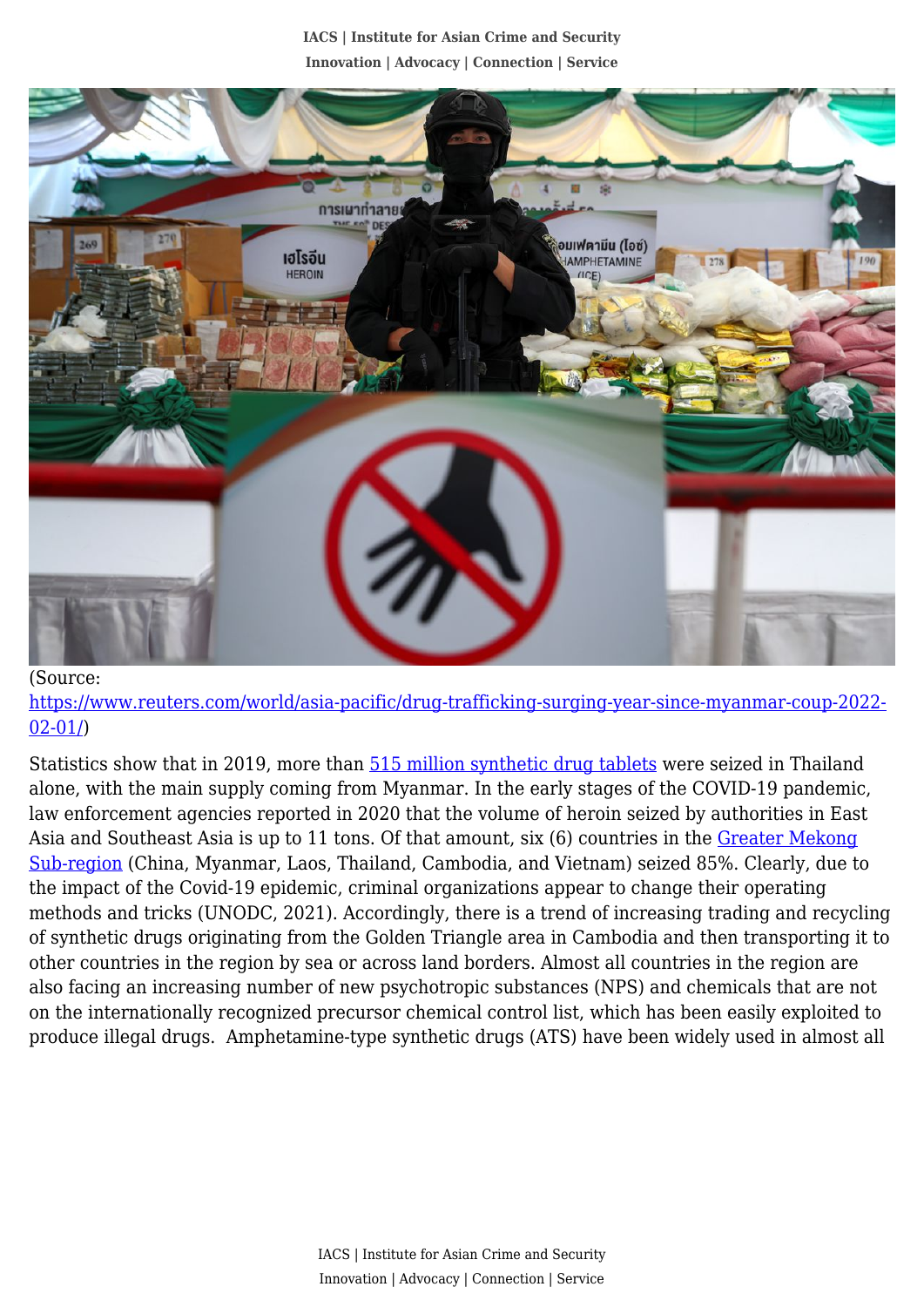that, during the pandemic's stressful time, cannabis use has increased in Indonesia, meanwhile, the countries in Southeast Asia, including Thailand, Cambodia, Laos, Philippines, and Vietnam. Besides sale and use of ketamine has also emerged in several countries in the region.

## **While Myanmar is still the primary concern, other nations have been exploited**

Some scholars have stated that the [military coup in Feb 2021](https://www.reuters.com/world/asia-pacific/drug-trafficking-surging-year-since-myanmar-coup-2022-02-01/) has not dramatically impacted, either directly or indirectly, the trends and patterns of the illicit drug trade in Myanmar, which reportedly exists for at least five decades. Accordingly, Myanmar remains the largest supplier of methamphetamine tablets due to political unrest in the eastern region, controlled by rebel groups (Andreas, 2019). Organized crime in that region is increasingly engaged in the preparation and transportation of synthetic drugs and other illicit narcotics (Luong, 2020b, 2020c). Not only do they transport large quantities of methamphetamine, but they also sell them at very low prices, making the price of synthetic drugs in Southeast Asia much lower than in other global markets. Cheap drugs are often traded within and across Thailand, Laos, China, and Myanmar. Crystals of greater purity are then brought to regional ports and shipped to Australia, Japan, New Zealand or South Korea. Most notably, drug-related crimes in the area operate using many sophisticated and dynamic methods and tricks. From the territory of the Golden Triangle bordering Myanmar, drugs are transported through Thailand, Laos, Cambodia to Vietnam and China and then to other countries. Recently, regional authorities have also discovered routes transporting cocaine from Latin American countries to Asia via Cambodia, the Philippines, Vietnam, and Hong Kong (China). Via air, postal and sea routes, several drug trafficking cases have been detected, especially by express mail delivery from the United States, the Netherlands, Australia, and Canada to nations across Southeast Asia. During the COVID-19 pandemic, [the trend of maritime trafficking](https://www.reportingasean.net/what-covid-19-synthetic-drug-trade-thrives-in-mekong-region/) has been promoted and deployed by the traders between suppling states (mainly Myanmar), via transit countries (e.g. Thailand, Laos, and Vietnam), and to the areas of demand (the rest of the Southeast Asian countries, Australia, New Zealand, Japan, and beyond).

Indeed, Southeast Asian drug cartels typically prioritise to look for and sell their "goods" to wealthier markets such as Japan and Australia, but appear to have recently adjusted their business models as they increasingly target economies in their own region. Between 2016 and 2019, the number of people who reported that they have used drugs at least once each year has increased 10 times in [Thailand.](https://www.gpdpd.org/en/countries/thailand-increased-focus-on-health-oriented-drug-policy) At the same period, the number of people confessing to drug usage to authorities in [Malaysia](https://www.unodc.org/res/wdr2021/field/WDR21_Booklet_2.pdf) has also increased 6 times. [Recent surveys](https://www.unodc.org/unodc/press/releases/2021/June/unodc-world-drug-report-2021_-pandemic-effects-ramp-up-drug-risks--as-youth-underestimate-cannabis-dangers.html) have shown that around 1 million people in Indonesia, the Philippines and Thailand in each nation respectfully have used drugs at least once in 2020. Therefore, once again, across the region, five countries in the lower Mekong Subregion are continuing to become the practical target of transnational drug crimes, tending to shift from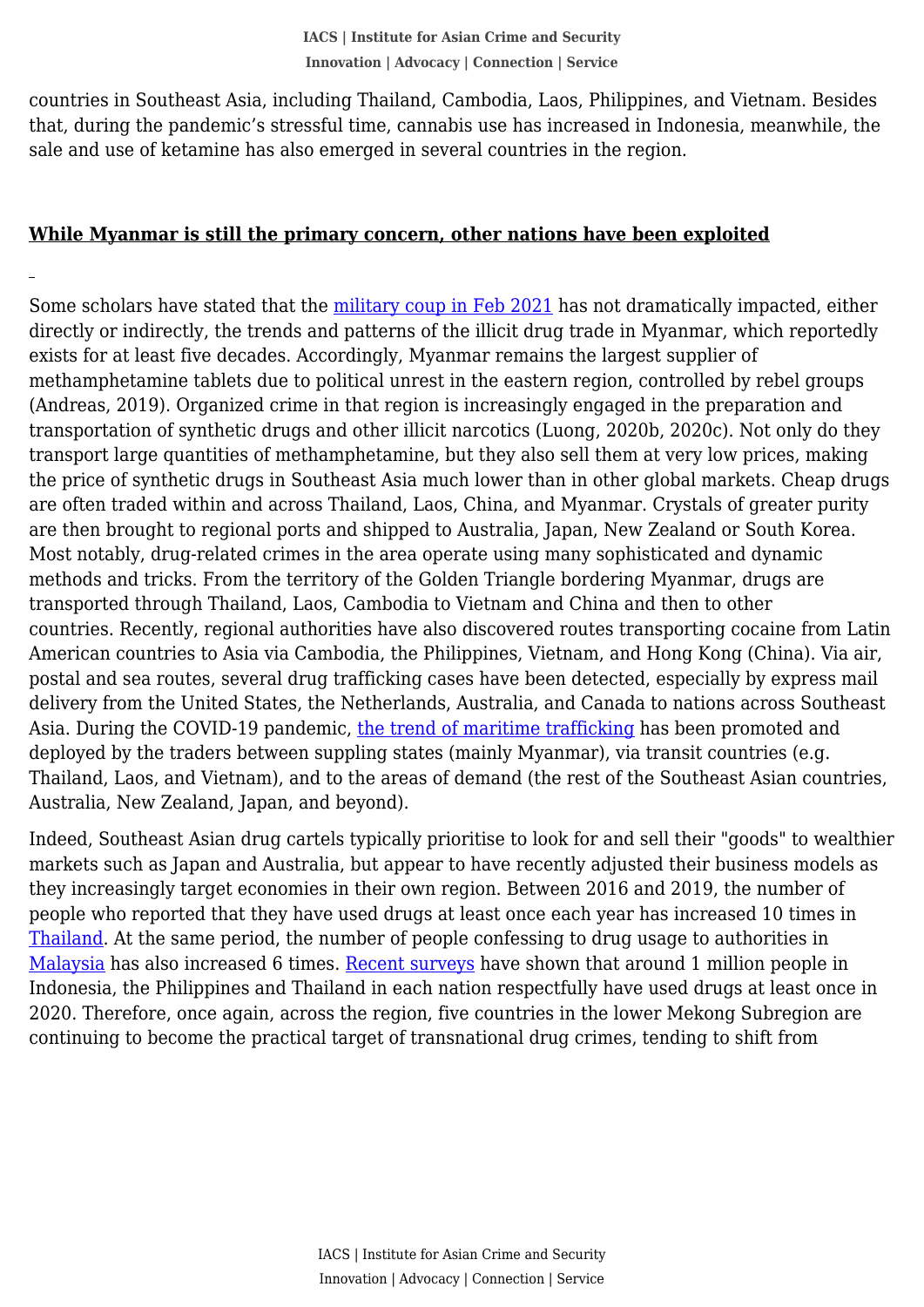substances throughout only the two years of the COVID-19 pandemic period. Currently, the cost of production, trading, transportation and use of heroin and opium to synthetic drugs and psychotropic synthetic drugs is much cheaper than those sold in some countries outside the region, and methamphetamine produced in this area is spreading rapidly and dominating the world market, particularly in the Philippines and Indonesia. Drug prices have plummeted across Southeast Asia, indicating a significant increase in supply. To some extent, it is understandable that the number of drugs seized increases year to year mainly in Shan state in Myanmar, which shares borders with China. [In two years \(from 2019 to 2020\),](https://news.abs-cbn.com/spotlight/06/30/21/illegal-drugs-shabu-golden-triangle-asia) the number of synthetic drug seizures in the provinces of Laos adjacent to the northern region of Thailand has increased from 266 kg to 5.7 tons, and the seizure of drug precursors has also increased from 19 tons to 120 tons. Two big cases in Laos in July and October 2021 resulted in the seizure of around 72.6 million tablets, which October's operation is [recorded the largest amount of drug seizures ever seen in Asia](https://www.washingtonpost.com/world/2021/10/29/laos-drug-bust-golden-triangle-methamphetamine/) with more than 55.6 million meth pills and 1.5 tons of methamphetamine. It has also been reconfirmed that, although the Asian Al Chapol had been arrested in January 2021, drug production and trading activities in this area are still being run by other transnational criminal gangs.

# **Strengthening cooperation to combat illicit drug trading is still insufficient**

In the face of the above-complicated context, Southeast Asian countries have actively cooperated and participated in regional initiatives to improve the effectiveness of the fight against drug crime, especially within the framework of cooperation with [UNODC.](https://asia.nikkei.com/Opinion/Southeast-Asia-must-unite-to-tackle-its-drug-problem) At the same time, those countries also actively participate and make important contributions at regional and international seminars and conferences to share experiences and strengthen ties in crime prevention and drug control on a global scale. They have strengthened cooperation with UN agencies and international organizations such as the International Drug Control Commission (INCB), the Colombo Plan Advisory Committee (Colombo Plan), and the International Criminal Police Organization (Interpol) in an effort to coordinate and implement the content of the United Nations Convention on Drug Control. They have taken advantage of the support and assistance of these organizations in training and capacity building, thereby enhancing staff qualifications, technical projects, and the implementation of related criminal justice assistance requests.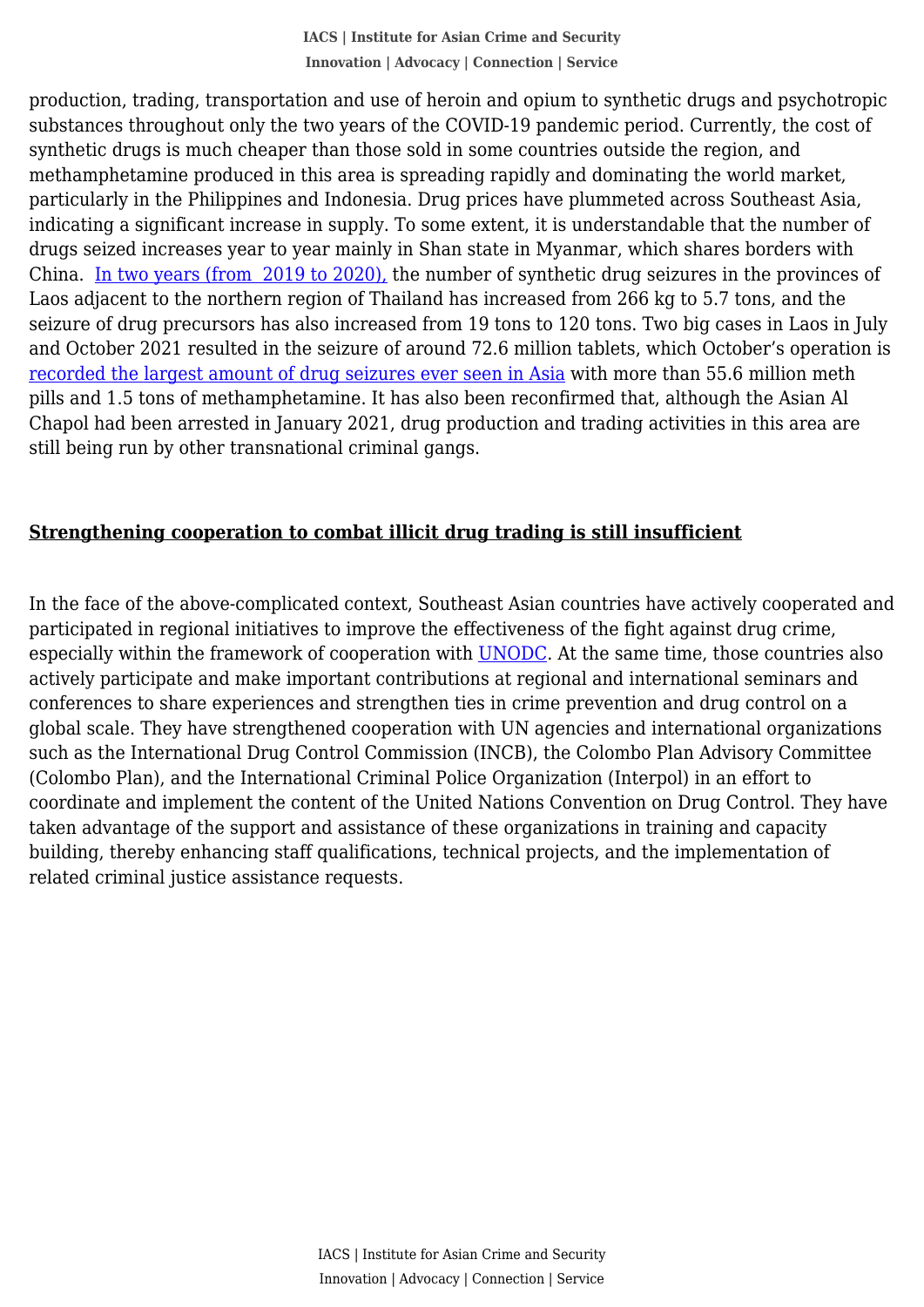**IACS | Institute for Asian Crime and Security Innovation | Advocacy | Connection | Service**



*Collaboration*

*to combat drug trafficking in Mekong River (Source: [https://www.afp.gov.au/news-media/platypus/drug-routes-out-golden-triangle-afp-helps-tell-story\)](https://www.afp.gov.au/news-media/platypus/drug-routes-out-golden-triangle-afp-helps-tell-story)*

Although cooperation efforts in the fight against drug crimes among Southeast Asian countries have achieved remarkable results, certain shortcomings still exist in reality. Accordingly, the cooperation mechanism is complex, but the actual effectiveness has not been high due to disagreements in drug crime prevention and control among countries around the world. The focus continues to involve five main issues including: global drugs; human rights issues in drug prevention and control; the issue of decriminalization of drug crimes and the application of commensurate penalties in EU countries; the application of the death penalty to drug crimes; and the legalization of the use of certain drugs (Luong, 2020a, 2020c; Smith, 2019). The trend of legalizing the use of some pain relievers containing drug precursors (opioids, morphine, etc.) is being accepted by many Latin American and European countries (UNODC, 2021). In particular, Chile, Peru, Bolivia, Colombia and Uruguay called for the legalization of cannabis use. Meanwhile, Russia, the United States, China, and many Asian countries do not support this trend, saying that it is necessary to strictly control the production and transportation of psychotropic substances in accordance with the spirit of the United Nations International Convention on Drug Control. Yet, in Thailand, the [defacto decriminalization of cannabis](https://time.com/6142360/thailand-decriminalizes-marijuana/) since January 2022 (although authorities have left a grey area around its recreational use) has created challenges for ASEAN nations to rethink their current drug control policies.

In addition, there are still differences and limitations in the international cooperation process, as the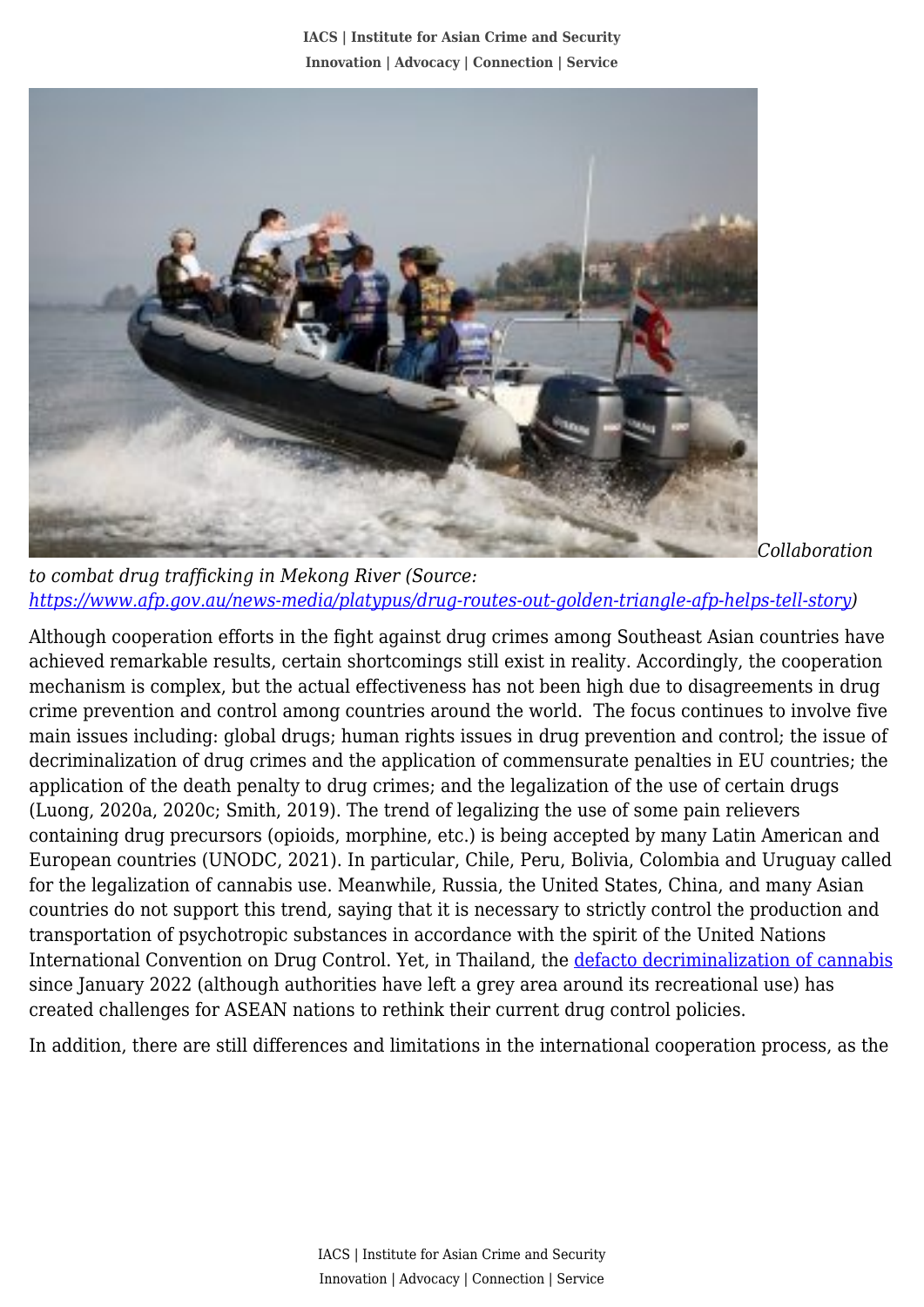incomplete, and the regulations on investigation coordination and enforcement are still limited. information exchange mechanism has not been expanded; it is still slow, much information is Many criminals remain in hiding in foreign countries, as legal barriers have created difficulties. These are big barriers to drug prevention and control in countries around the world, especially in Southeast Asia, due to different drug control policies. Although they have promoted a [drug-free zone](https://www.unodc.org/documents/southeastasiaandpacific/Publications/ASEAN_2015.pdf) since the 2000s, their failures (or readjustments) continue, perhaps due to their insistent plans to implement three-pillar integration: supply reduction, demand reduction, and harm reduction. Until now, no countries have been successful with these three promises in terms of long-term milestones. In fact, UNDOC considered that drug users should be treated like patients, not criminals in the region. Indeed, many governments in the area are beginning to consider the idea. However, until countries shift funding for addiction treatment from law enforcement to health care agencies, the number of drug abusers will still increase.

# **What will come next?**

Predicting drug crime continues to still present a big challenge within most nations. Illicit drug usage remains a danger to the community and has seriously affected the health of people around the world. Southeast Asia continues to be one of the major producer markets for synthetic drugs in the world. It would appear that the types of drugs and drug markets will be increasingly diversified and expanded. These challenges require regional authorities to continue working independently and in a collaborative nature more closely to stem the current wave of transnational drug crimes. However, alongside supply reduction, countries should implement effective measures in harm reduction to support the health and well-being of drug users and also should develop sustainable healthcare systems for demand reduction. The so-called "war on drugs" in this region will continue to present a challenge to drug control policies that continue to seek a viable and effective solution.

### **References**

Andreas, P. (2019). Drugs and War: What Is the Relationship? *Annual Review of Political Science, 22*, 57-73.

Luong, T. H. (2020a). Mapping on Transnational Crime Routes in the New Silk Road: a Case Study of the Greater Mekong Sub-region. *The Chinese Journal of Global Governance, 6*, 20-35.

Luong, T. H. (2020b). The Organizational Structure of Transnational Narcotics Trafficking Groups in Southeast Asia: A Case Study of Vietnam's Border with Laos. *Trends of Organized Crime, 23*(4), 385-411.